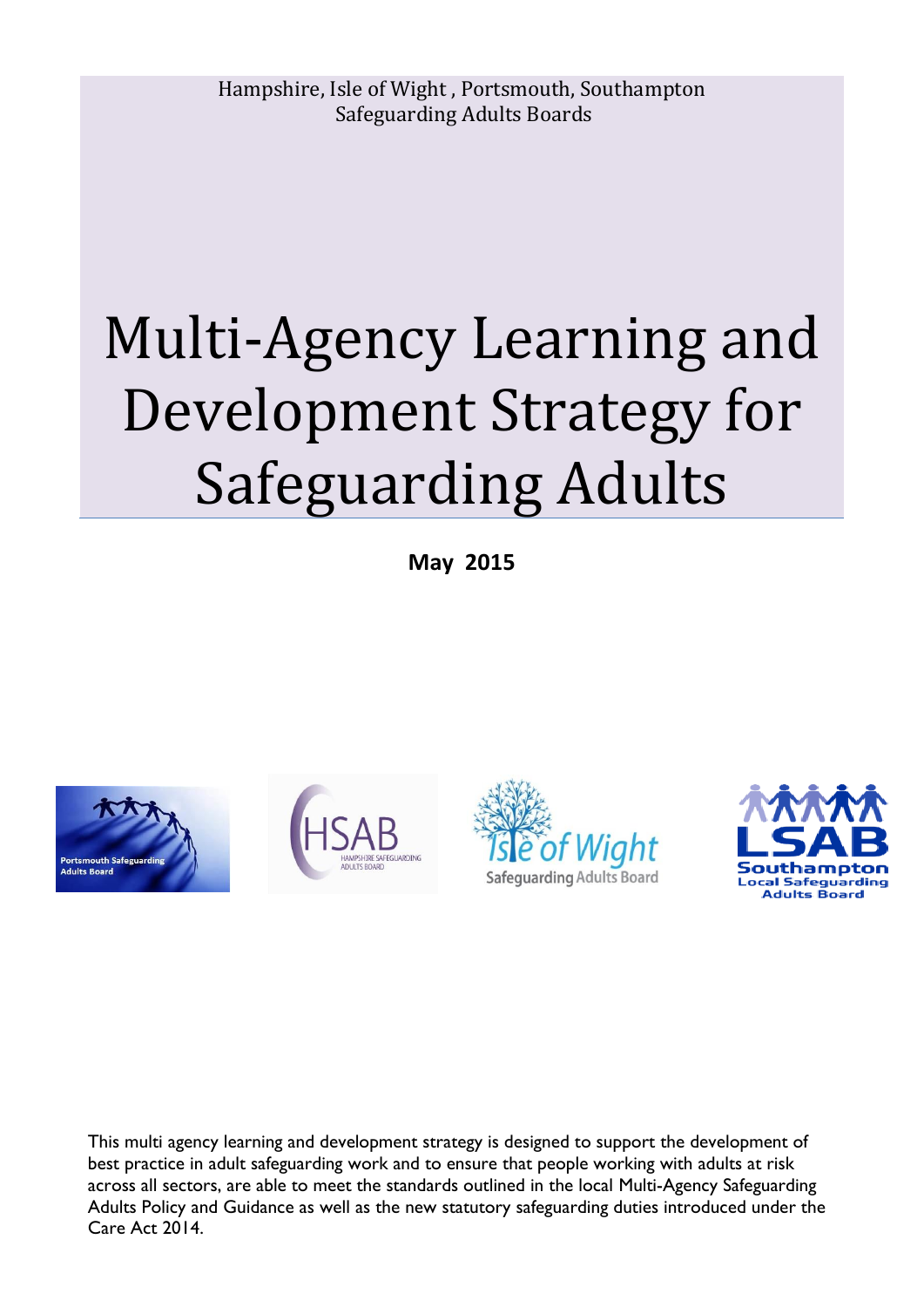# **Hampshire and Isle of Wight Multi-Agency Safeguarding Adults Learning and Development Strategy**

## **1. Introduction and context**

- 1.1 Central to effective adult safeguarding is a competent and well trained workforce. The four LSABs in Hampshire are committed to ensuring their workforce is competent and confident to carry out their responsibilities to safeguard adults at risk. This multi agency learning and development strategy is designed to support the development of best practice in adult safeguarding work and to ensure that people working with adults at risk across all sectors are able to meet the standards outlined in the local Multi-Agency Safeguarding Adults Policy and Guidance as well as the new statutory safeguarding duties introduced under the Care Act 2014.
- 1.2 The content of tis Strategy has been informed by a Hampshire wide learning and development audit conducted earlier in 2014 in which a wide range of agencies participated. The audit mapped out current training provision for adult safeguarding and also highlighted gaps in current provision which this strategy has sought to address.
- 1.3 A number of other factors have influenced and help shape the Strategy notably:
	- The introduction into law of the Care Act 2014 and an analysis of the organisational and practice implications arising from the Act's provisions on safeguarding
	- A range of improvement initiatives such as sector led improvement programmes and specifically, Making Safeguarding Personal
	- Response to national events such as Winterbourne View and Mid Staffordshire Reviews
- 1.4 The impact of the Care Act 2014 on adult safeguarding practice cannot not be over-estimated. The Act introduces a new statutory framework for adult safeguarding which enacts the principle that safeguarding the responsibility of all agencies and requires them to adopt a proportionate, transparent outcome focused approach. The Act also establishes 'Making Safeguarding Personal' or a person centred approach as core practice.
- 1.5 Implementation of the Care Act 2014 requires a fundamental shift in practice in which emphasis is placed on prevention and early intervention in which effective risk management is used to support people safely. The Act also represents a move away from procedurally driven safeguarding to an approach in which the adult and their wishes shape and drive safeguarding activity in order to achieve the outcomes they want. This Strategy is therefore, an essential tool to support organisations to achieve the prerequisite culture change and shift in practice highlighted in the Care Act 2014.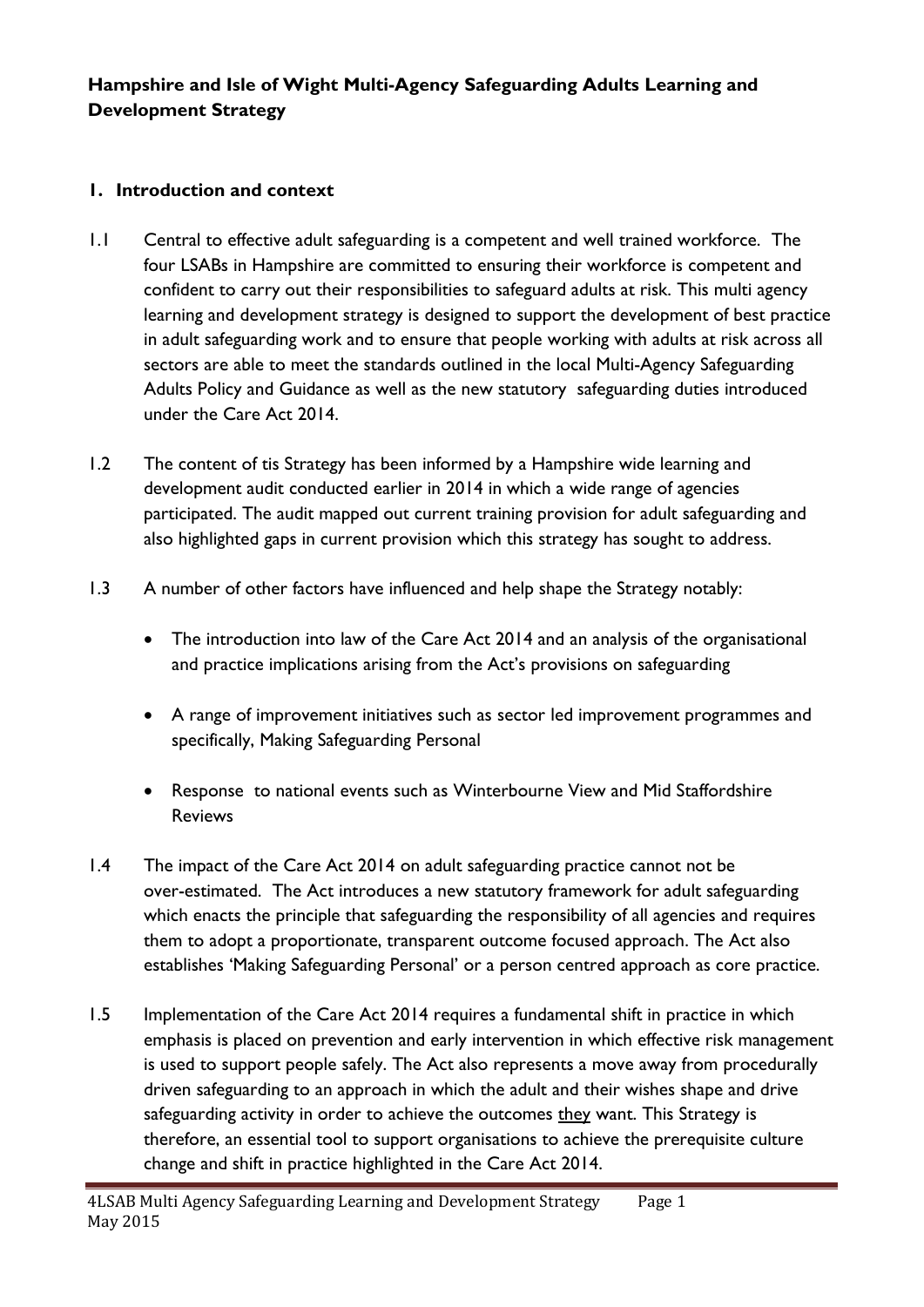1.6 This Strategy is not prescriptive. It is a tool to help inform and shape both single-agency and multi agency safeguarding learning and development plans. It seeks to establish a consistent approach across agencies and can be used as a tool benchmark to assess training provision.

# **2. Underpinning principles**

- 2.1 This Strategy is underpinned by a number of important principles which include:
	- Learning and development activity should create an ethos which values working collaboratively with others, places the service user at the centre of practice, respects diversity, promotes equality and human rights, dignity, freedom and respect for others.
	- The Making Safeguarding Personal approach is the driving principle underpinning all adult safeguarding learning and development activity.
	- This Strategy promotes the 'Safeguarding is Everybody's Responsibility' ethos. It is designed to ensure a wide awareness of adult safeguarding issues and to support practice that is consistent with the current legal and policy context for adult safeguarding as well as the approach and requirements outlined in the Care Act. principles
	- Individual agencies are responsible for ensuring that their workforce has the required knowledge and competencies to carry out their responsibilities for safeguarding adults.
	- The approach described in this document emphasises the multi agency delivery of the Strategy and related training programmes.
	- Multi-agency learning and development opportunities created through the approach outlined in this Strategy will complement single agency arrangements. This will promote consistency and is an effective way of promoting a common and shared understanding of the respective roles and responsibilities of different professionals and can contribute to effective working relationships.
	- Single agency training provision will reflect the broad levels of development and learning outcomes agreed by this strategy.
	- The use of standardised materials and a cascade approach for some types of training
	- This strategy will link with other relevant programmes such as Hidden Harm, Troubled Families, etc.
	- There is individual agency and collective responsibility for the development and success of this approach.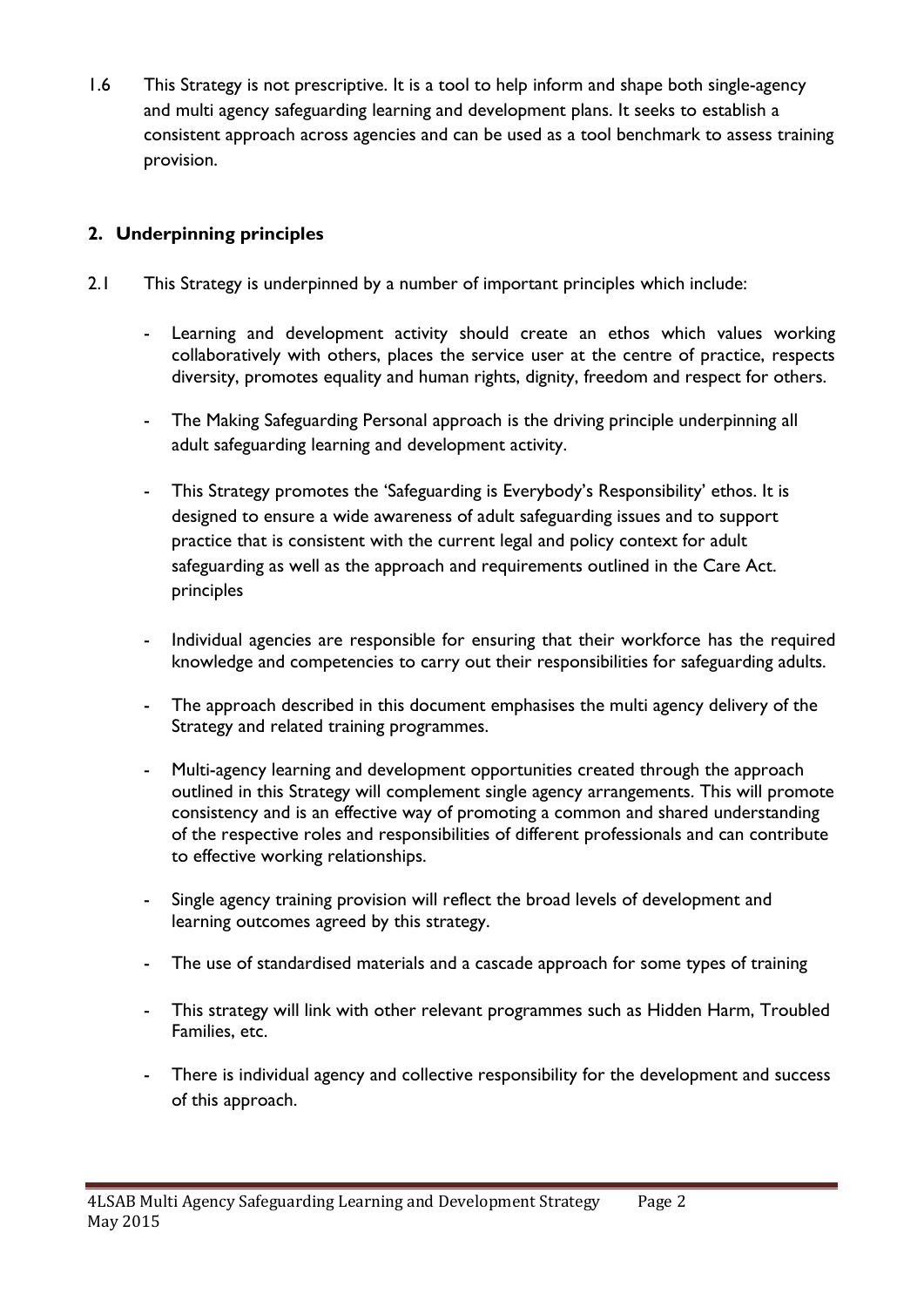## **3. Organisations and groups covered by the strategy:**

- 3.1 The following Hampshire based agencies and organisations are covered by this strategy:
	- Hampshire, Portsmouth, Southampton and Isle of Wight Safeguarding Adults Boards
	- Hampshire, Southampton, Portsmouth and Isle of Wight local authority adult services
	- Hampshire Constabulary
	- Hampshire and Isle of Wight Clinical Commissioning Groups
	- NHS providers
	- GPs and primary care services
	- Health Education Wessex
	- South Central Ambulance Service
	- Hampshire Fire and Rescue Service
	- **•** Housing Services
	- Independent care providers
	- Voluntary sector
	- Service users, carers, relatives, children and young people, local communities
	- Community Safety Partnerships
	- HMP Winchester
	- Hampshire and Isle of Wight Community Rehabilitation Company
	- National Probation Service
	- Governance, board and safeguarding committees
	- Legal Services

## **4. Relevant Guidance**

- 4.1 This Strategy has been informed by the requirements outlined in the following legislation and guidance:
	- Care Act 2014 Statutory Guidance (Department of Health, October 2014).
	- Local Multi-Agency Safeguarding Adults Policy and Guidance (Hampshire, IOW, Portsmouth and Southampton, Councils, May 2015).
	- Government Statement of Policy on Safeguarding Adults (Department of Health, May 2013)
	- Safeguarding Adults Roles and Responsibilities (ADASS, ACPO, NHS Federation and CQC 2014).
	- National Framework of Standards for Good Practice and Outcomes in Safeguarding Adults Work (Association of Directors of Adult Services, November 2005).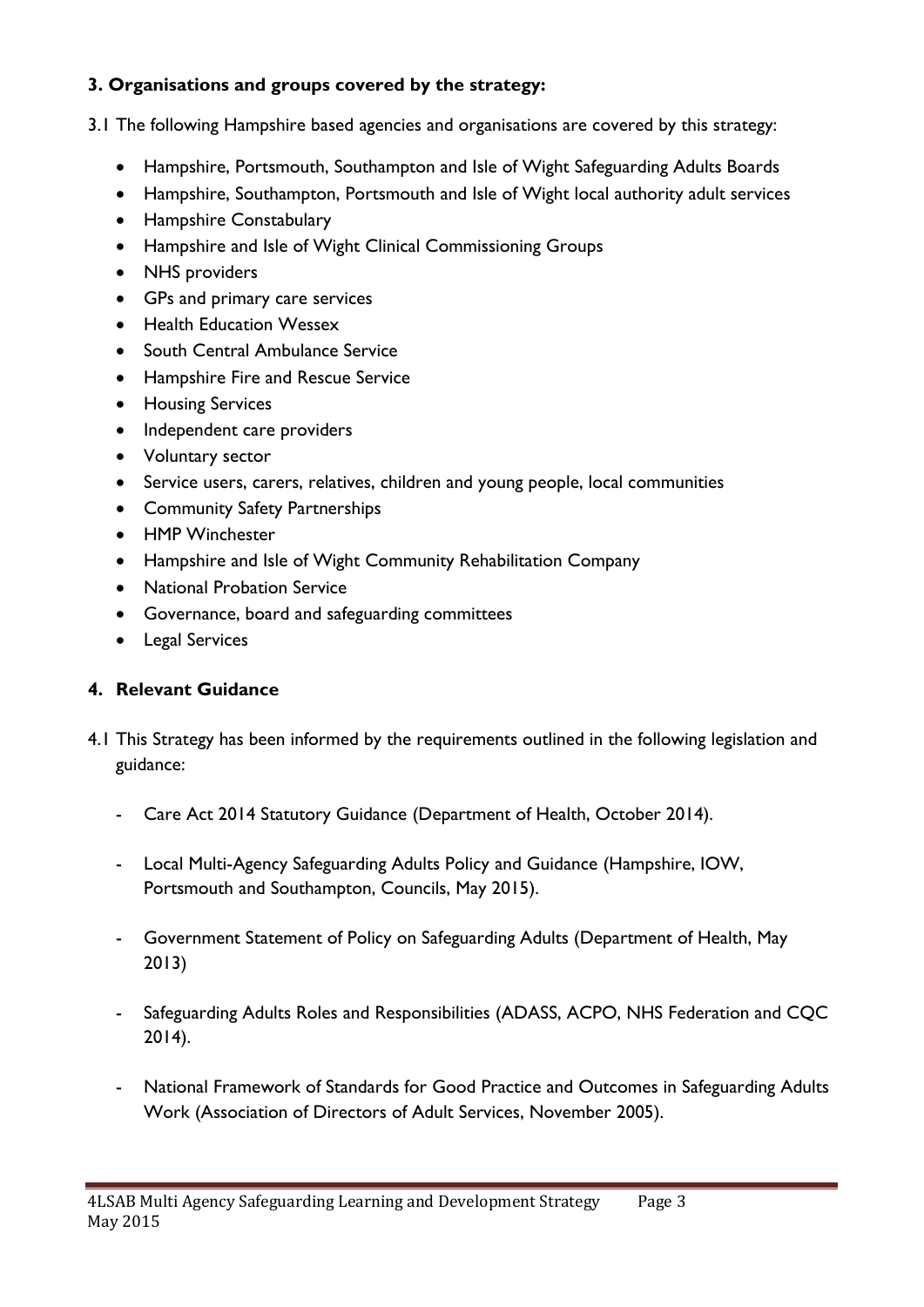- Relevant sector based (mandatory and non mandatory) competency and core skills frameworks

# **5. Quality Assurance Framework and Standards**

This Strategy is supported by a quality assurance framework designed to provide benchmark standards to inform the content and delivery of adult safeguarding training. This will include:

- Standards for the delivery of training and development
- Guidance on mandatory and refresher training
- Guidance for professionals to update skills and frequency for this.
- Adoption of a 'licence to practice' approach for responder professionals
- Promotion of a competency based approach
- Use of reflective practice to support continuing professional development

# **6. The Model**

- 6.1 The Strategy identifies safeguarding functions linked to generic role types and for each outlines the levels of training, skills, competencies and learning outcomes required for each and cross referenced with relevant core skills and competency frameworks. A modular and incremental approach has been adopted in which multi agency learning and development provision is the preferred method. Some organisations (such as the NHS) have developed their own national e learning packages which will compliment this local delivery model.
- 6.2 It is important to note that the safeguarding functions linked generic role types are described rather than specific staff roles. It is also possible that some roles may sit in more than one category. Therefore, individual organisations will be responsible for mapping their staff roles against the functions and role types outlined in order to find the best 'fit'. The generic role types or functions are as follows:
	- Essential awareness *'Safeguarding is Everybody's Responsibility'*
	- Alerters
	- Responders
	- Specialist practitioners
	- Decision makers
	- Governance and board roles.
- 6.3 For each role type or function relevant target audiences have been identified and for each, standardised materials, e learning and face to face, training packs and resources will be developed.
- 6.4 Similarly, materials to promote awareness of adult safeguarding amongst a wide range of stakeholders such as service users, relatives, carers and the wider community will be developed to support awareness raising initiatives. It is anticipated that this aspect of the Strategy will be realised through the implementation of respective LSABs prevention and communication strategies.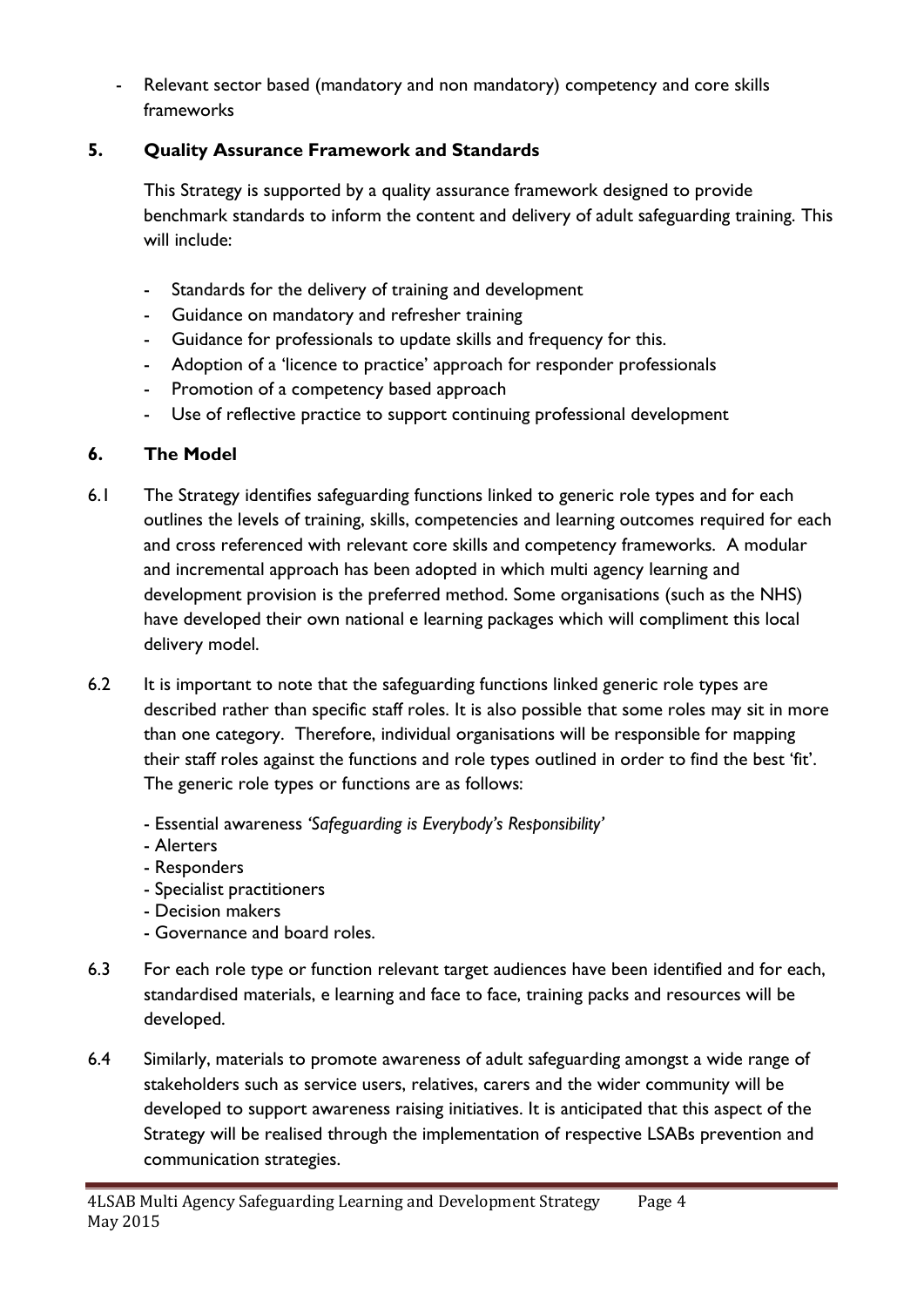- 6.5 The following represents the expected training pathway for 'Responders' with a similar pathway will be developed for each of the other role types:
	- Making Safeguarding Personal
	- MCA/ DOLS
	- Preventive working
	- Risk management
	- Self neglect
	- Community safety: anti social behaviour, honour violence, forced marriage
	- Domestic abuse
	- PREVENT
	- Human trafficking and modern slavery
	- Safeguarding procedures, evidence gathering, interview skills and information sharing
	- Legal powers and remedies
	- Court skills
	- Interpersonal skills and 'difficult conversations'

#### **Essential Awareness – 'Safeguarding is Everybody's Responsibility''**

**Function:** To raise awareness of abuse and neglect and to develop community engagement

| <b>Learning Outcomes</b> | Understanding of the term 'safeguarding adults'                          |
|--------------------------|--------------------------------------------------------------------------|
|                          | Understanding of the types of abuse<br>2)                                |
|                          | Knowledge of how to report concerns                                      |
|                          | Knowledge of what will happen next<br>4)                                 |
|                          | Understanding of 'Keeping Safe'<br>5)                                    |
|                          | Confidence to report concerns<br>6)                                      |
| Target audiences         | Local communities                                                        |
|                          | Voluntary organisations and volunteers                                   |
|                          | Service users, carers and relatives                                      |
|                          | Children and young people<br>۰                                           |
| Content                  | Safeguarding adults terms and definitions                                |
|                          | Types of abuse and the contexts in which it can occur<br>2)              |
|                          | Signs and indicators of abuse/neglect<br>3)                              |
|                          | How to report concerns and what will happen next<br>4)                   |
|                          | 'Keeping Safe'<br>5)                                                     |
|                          | Channels available to report other types of concerns<br>6)               |
| Suggested delivery       | Leaflets and other publicity material, LSAB Website, LSAB led engagement |
| methods                  | events and targeted awareness sessions                                   |
|                          |                                                                          |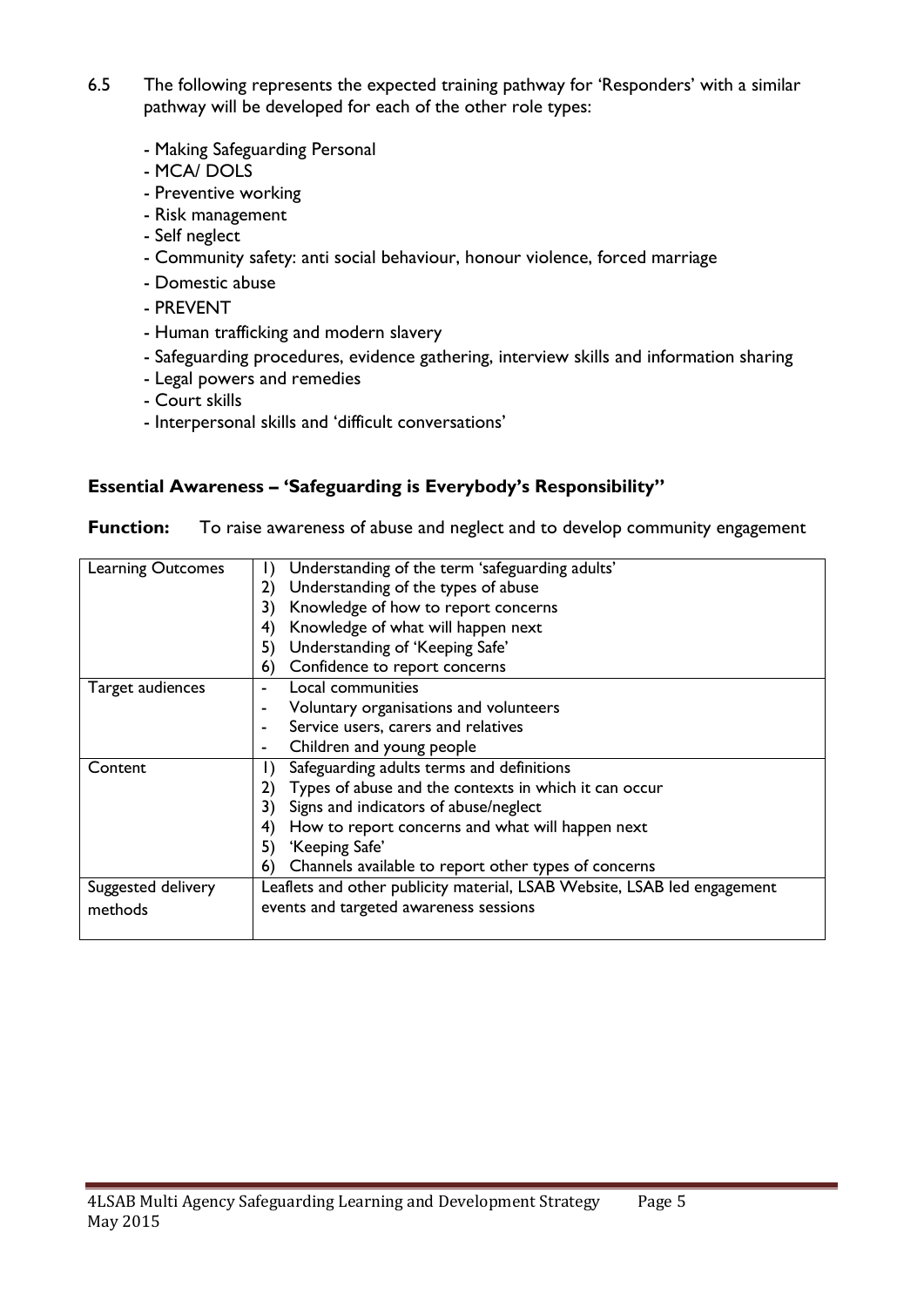#### **Alerters**

#### **Function:** To identify abuse or neglect and to report concerns appropriately

| Learning outcomes  | $\vert$<br>Awareness of own agency's adult safeguarding policy                                                      |
|--------------------|---------------------------------------------------------------------------------------------------------------------|
|                    | 2)<br>Understanding of abuse types and its contexts                                                                 |
|                    | Ability to recognise signs of abuse/neglect<br>3)                                                                   |
|                    | Ability to follow reporting procedures<br>4)                                                                        |
|                    | 5) Understanding of individual responsibility re safeguarding                                                       |
| Target audiences   | All staff as part of their induction<br>$\frac{1}{2}$                                                               |
|                    | All front line staff including those in 'spotter roles' in all agencies*<br>$\blacksquare$                          |
|                    | Ancillary staff                                                                                                     |
|                    | People working in children's services                                                                               |
|                    | GPs and primary care workers<br>$\blacksquare$                                                                      |
|                    | Staff working in prisons and other custodial settings                                                               |
|                    | Voluntary organisations and volunteers                                                                              |
|                    | * Will include front line staff in fire and rescue, police and neighbourhood<br>teams, housing, health, social care |
| Content            | Basic safeguarding awareness<br>$\vert$ )                                                                           |
|                    | Types of abuse and the contexts in which can occur<br>2)                                                            |
|                    | 3)<br>Indicators of abuse/neglect                                                                                   |
|                    | Preserving evidence<br>4)                                                                                           |
|                    | 5) How to report concerns                                                                                           |
|                    | Ethos: Human Rights, Dignity, Making Safeguarding Personal<br>6)                                                    |
|                    | 7) Mental Capacity and DOLS essential awareness                                                                     |
|                    | 8) Whistleblowing                                                                                                   |
|                    | 9) Rules of confidentiality, consent and information sharing                                                        |
|                    | 10) Recording                                                                                                       |
| Suggested delivery | Single agency delivery: induction, basic awareness sessions, E learning module                                      |
| methods            | and study aids using standardised training packs and material, HSAB website,                                        |
|                    | leaflets and other publicity material.                                                                              |
|                    |                                                                                                                     |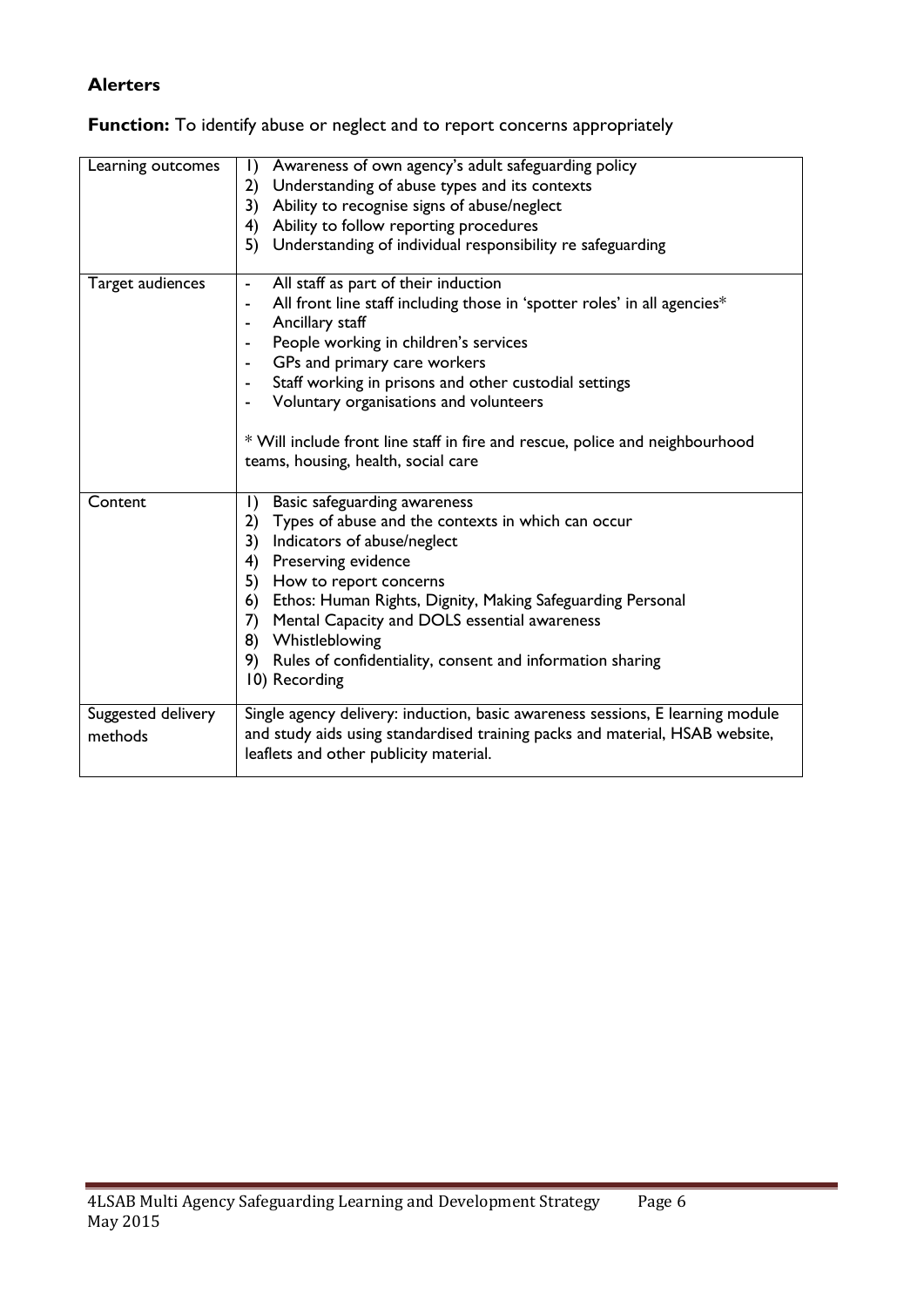## **Responders**

Function: Staff with professional and organisational responsibility for adult safeguarding and who may be called upon to lead safeguarding enquiries.

| Learning outcomes | As part of safeguarding activity, demonstrate an ability to:                        |
|-------------------|-------------------------------------------------------------------------------------|
|                   | I) Work within an appropriate legal, policy and professional context                |
|                   | 2) Adopt a person centred approach                                                  |
|                   | 3) Work preventively with adults at risk                                            |
|                   | 4) Identify and respond effectively to factors increasing vulnerability to abuse    |
|                   | 5) Identify and respond appropriately to abuse/causal factors in abusive situations |
|                   | 6) Undertake effective risk assessment and management                               |
|                   | 7) Access and use effectively a range of community safety processes                 |
|                   | 8) Develop effective risk/safeguarding plans                                        |
|                   | 9) Share information appropriately and engage all relevant partners                 |
|                   | 10) Undertake robust safeguarding enquiries or request others to                    |
|                   | 11) Access appropriate advocacy support for service users                           |
|                   | 12) Ensure the person's mental capacity is considered                               |
|                   | 13) Ensure safeguarding activity is appropriate and proportionate                   |
|                   | 14) Access all relevant legal powers and remedies                                   |
|                   | 15) Respond appropriately to adults at risk who cause harm                          |
|                   | 16) Implement effective strategies to manager self neglect                          |
|                   | 17) Respond appropriately to concerns about human trafficking and modern slavery    |
|                   | 18) Respond appropriately to concerns re HBV and forced marriage                    |
|                   | 19) Access support for the recovery from abuse/neglect                              |
|                   | 20) Undertake contemporaneous record keeping                                        |
|                   | 21) Provide credible testimony in court                                             |
|                   | 22) Consult with line management and be accountable                                 |
|                   | 23) Feedback to those making referrals on the status of the case as appropriate.    |
| Target audiences  | Professionals and/or safeguarding practitioners who may be expected to undertake    |
|                   | safeguarding enquiries such as:                                                     |
|                   | Qualified social workers<br>٠                                                       |
|                   | Managers of care services<br>$\blacksquare$                                         |
|                   | Qualified/clinical nursing and medical staff                                        |
|                   | Police investigators                                                                |
|                   | Probation (CRC and NPS)                                                             |
|                   | Community safety managers<br>$\blacksquare$                                         |
|                   | Housing managers                                                                    |
|                   | Prison managers<br>۰                                                                |
| Content           | Making Safeguarding Personal<br>$\mathsf{I}$                                        |
|                   | 2) Detailed safeguarding awareness + legal, policy, professional context            |
|                   | 3) Prevention and early intervention                                                |
|                   | 4) Risk assessment and management                                                   |
|                   | 5) Evidence gathering and interview skills                                          |
|                   | 6) Legal powers and remedies                                                        |
|                   | 7)<br>Information sharing duties and powers                                         |
|                   | 8) Recording                                                                        |
|                   | 9) Defensible decision making                                                       |
|                   | 10) MCA/DOLS                                                                        |
|                   | 11) Specific forms of risk - self neglect, fire safety, domestic violence           |
|                   | 12) Anti social behaviour, human trafficking/modern slavery, PREVENT                |
|                   | 13) Honour violence, forced marriage, FGM                                           |
|                   | 14) Court skills                                                                    |
|                   | 15) Interpersonal skills and 'difficult conversations'                              |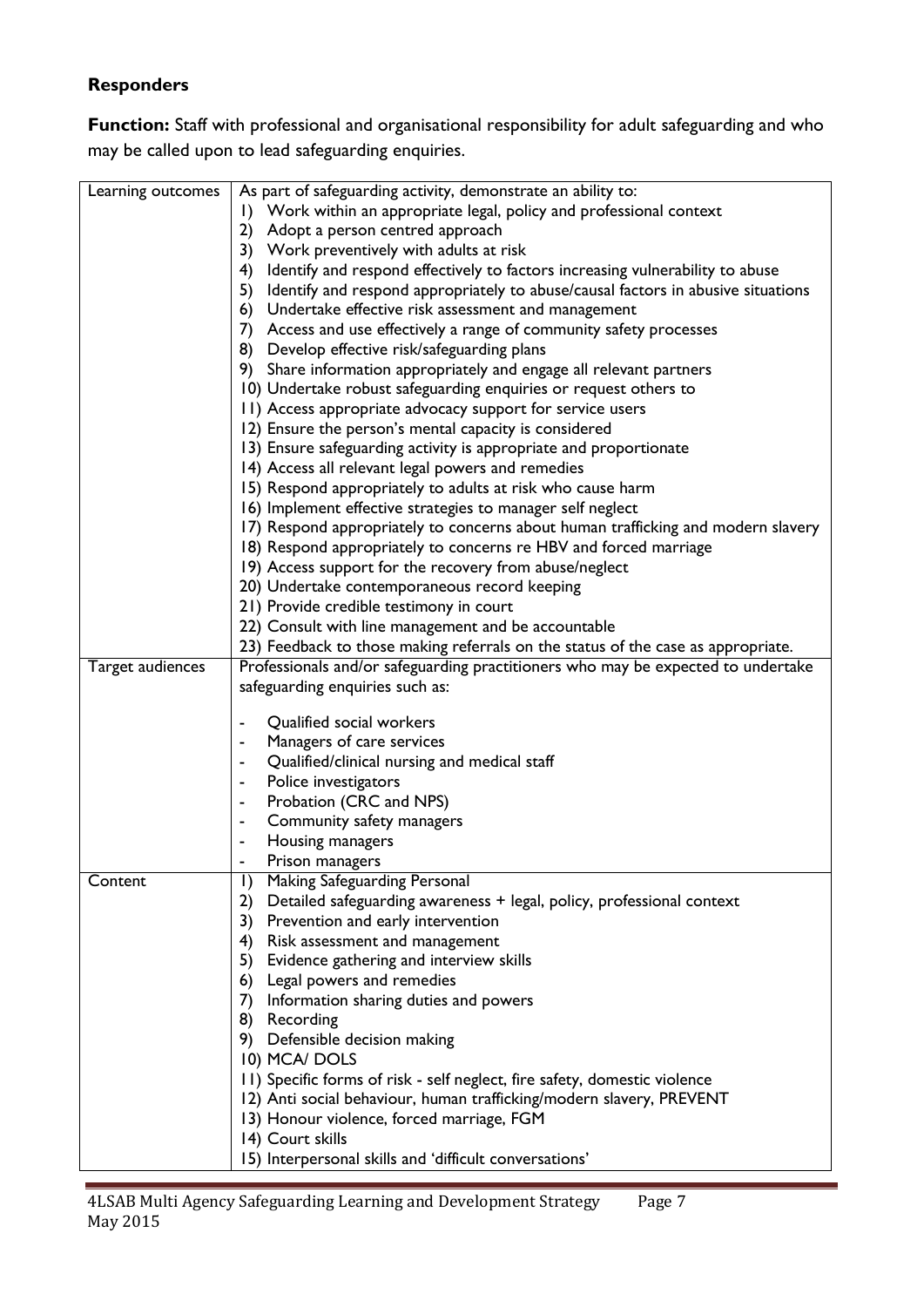| Suggested delivery | Multi agency delivery: modular training programme, case study material and      |
|--------------------|---------------------------------------------------------------------------------|
| methods            | exercises, multi agency seminars and workshops, practice guidance and toolkits, |
|                    | Policy and Practice Updates, HSAB website, promotion of Communities of Practice |
|                    | and Knowledge Hub and safeguarding practitioner forums.                         |
|                    |                                                                                 |

# **Specialist staff**

**Function:** To support safeguarding enquiries through the provision of professional/clinical advice and support

| Learning outcomes | As part of safeguarding activity, demonstrate an ability to:                     |
|-------------------|----------------------------------------------------------------------------------|
|                   | Work within an appropriate legal, policy and professional context<br>$\Box$      |
|                   | Adopt a person centred approach<br>2)                                            |
|                   | 3) Work preventively with adults at risk                                         |
|                   | 4) Identify and respond effectively to factors increasing vulnerability to abuse |
|                   | 5) Identify and appropriately to abuse/causal factors in abusive situations      |
|                   | 6) Engage in activities related to s.42 enquiries as appropriate                 |
|                   | 7) Engage effectively in risk assessment and management processes                |
|                   | 8) Undertake assessments and reports to inform safeguarding activity             |
|                   | 9) Engage effectively in strategies to help manage self neglect                  |
|                   | 10) Participate in the development of effective risk/safeguarding plans          |
|                   | 11) Share information appropriately                                              |
|                   | 12) Ensure the person's mental capacity is considered                            |
|                   | 13) Access support for the recovery from abuse/neglect                           |
|                   | 14) Provide subject related advice and support to safeguarding leads             |
|                   | 15) Undertake contemporaneous record keeping                                     |
|                   | 16) Provide credible testimony in court                                          |
|                   | 17) Consult with line management and be accountable                              |
| Target audiences  | Specialist staff who may be called upon to provide advice or support to          |
|                   | safeguarding leads as part of undertaking safeguarding enquiries:                |
|                   | Mental capacity leads, best interests assessors and DOLS<br>$\blacksquare$       |
|                   | Advocates<br>$\blacksquare$                                                      |
|                   | Therapists e.g. occupational therapy, physiotherapy, SALT, dietician             |
|                   | Clinical e.g. tissue viability, brain injury, psychiatry, psychology<br>٠        |
|                   | Designated Adult Safeguarding Managers<br>$\blacksquare$                         |
|                   | Designated safeguarding lead GP, nurse roles<br>$\blacksquare$                   |
|                   | Staff working in Multi Agency Safeguarding Hubs                                  |
|                   | Older persons mental health and dementia<br>$\blacksquare$                       |
|                   | Learning disability, mental health, substance misuse<br>$\blacksquare$           |
|                   | Probation (CRC and NPS)<br>$\blacksquare$                                        |
|                   | Fire and Rescue                                                                  |
|                   | Domestic abuse                                                                   |
|                   | Community safety (anti social behaviour, hate crime, PREVENT)<br>۰               |
|                   | Forced marriage and honour violence                                              |
|                   | Housing                                                                          |
|                   | Appropriate Adults                                                               |
|                   | Registered Intermediaries                                                        |
|                   | Commissioning, contracts and procurement                                         |
|                   | Legal services                                                                   |
|                   |                                                                                  |
|                   |                                                                                  |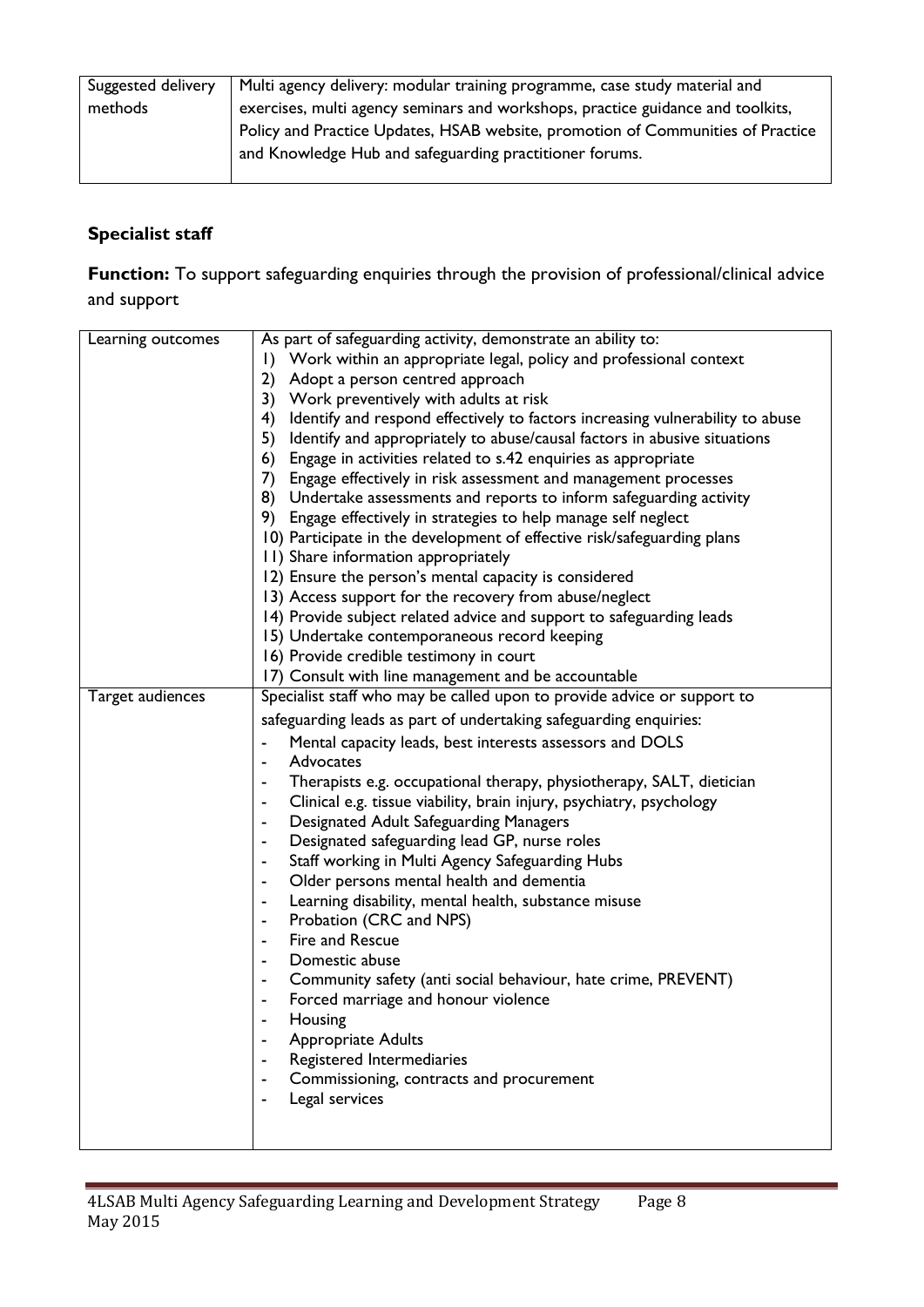| Content            | Making Safeguarding Personal                                                    |
|--------------------|---------------------------------------------------------------------------------|
|                    | Detailed safeguarding awareness<br>2)                                           |
|                    | Prevention and early intervention<br>3)                                         |
|                    | Risk assessment and management<br>4)                                            |
|                    | Information sharing duties and powers<br>5)                                     |
|                    | Recording and defensible decision making<br>6)                                  |
|                    | Specific forms of risk - self neglect, fire safety                              |
|                    | <b>MCA/DOLS</b><br>8)                                                           |
|                    | Interpersonal skills and difficult conversations<br>9)                          |
|                    | 10) Court skills                                                                |
|                    | 11) Whistle blowing                                                             |
| Suggested delivery | Multi agency delivery: modular training programme, case study material and      |
| methods            | exercises, multi agency seminars and workshops, practice guidance and toolkits, |
|                    | Policy and Practice Updates, LSAB website, promotion of Communities of          |
|                    | Practice and Knowledge Hub, practice forums, webinars.                          |

## **Decision Makers**

Function: Making decisions about actions and next steps, chairing meetings and supervising staff undertaking safeguarding enquiries

| Learning outcomes | As part of safeguarding activity, demonstrate an ability to:            |
|-------------------|-------------------------------------------------------------------------|
|                   | I) Work within an appropriate legal, policy and professional context    |
|                   | Engage all relevant partners in safeguarding activity<br>2)             |
|                   | Manage the information sharing process appropriately<br>3)              |
|                   | Chair safeguarding and multi disciplinary meetings effectively<br>4)    |
|                   | 5)<br>Manage parallel processes within specific safeguarding activity   |
|                   | Negotiate and manage/resolve conflict<br>6)                             |
|                   | Ensure all relevant legal powers and remedies are accessed<br>7)        |
|                   | 8) Ensure appropriate community safety processes are accessed           |
|                   | 9) Ensure appropriate advocacy support is accessed                      |
|                   | 10) Lead the risk management process and development of risk plans      |
|                   | 11) Provide effective support to staff engaged in safeguarding activity |
|                   | 12) Provide management oversight of safeguarding activity               |
|                   | 13) Ensure safeguarding activity is appropriate and proportionate       |
|                   | 14) Ensure practice is consistent with Making Safeguarding Personal     |
|                   | 15) Identify and respond to learning highlighted in specific cases      |
|                   | 16) Identify and refer cases requiring a multi-agency review            |
|                   | 17) Provide credible testimony in court                                 |
|                   | 18) Consult with line management and be accountable                     |
|                   | 19) Provide supervision and opportunities for reflective practice       |
| Target audiences  | Managers who are responsible for making decisions about next steps and  |
|                   | who may be expected to chair safeguarding and multi agency risk         |
|                   | management meetings in agencies such as:                                |
|                   | Adult social care                                                       |
|                   | <b>NHS</b>                                                              |
|                   | Police                                                                  |
|                   | Community safety                                                        |
|                   | Housing                                                                 |
|                   | Probation (CRC and NPS)                                                 |
|                   | Prison                                                                  |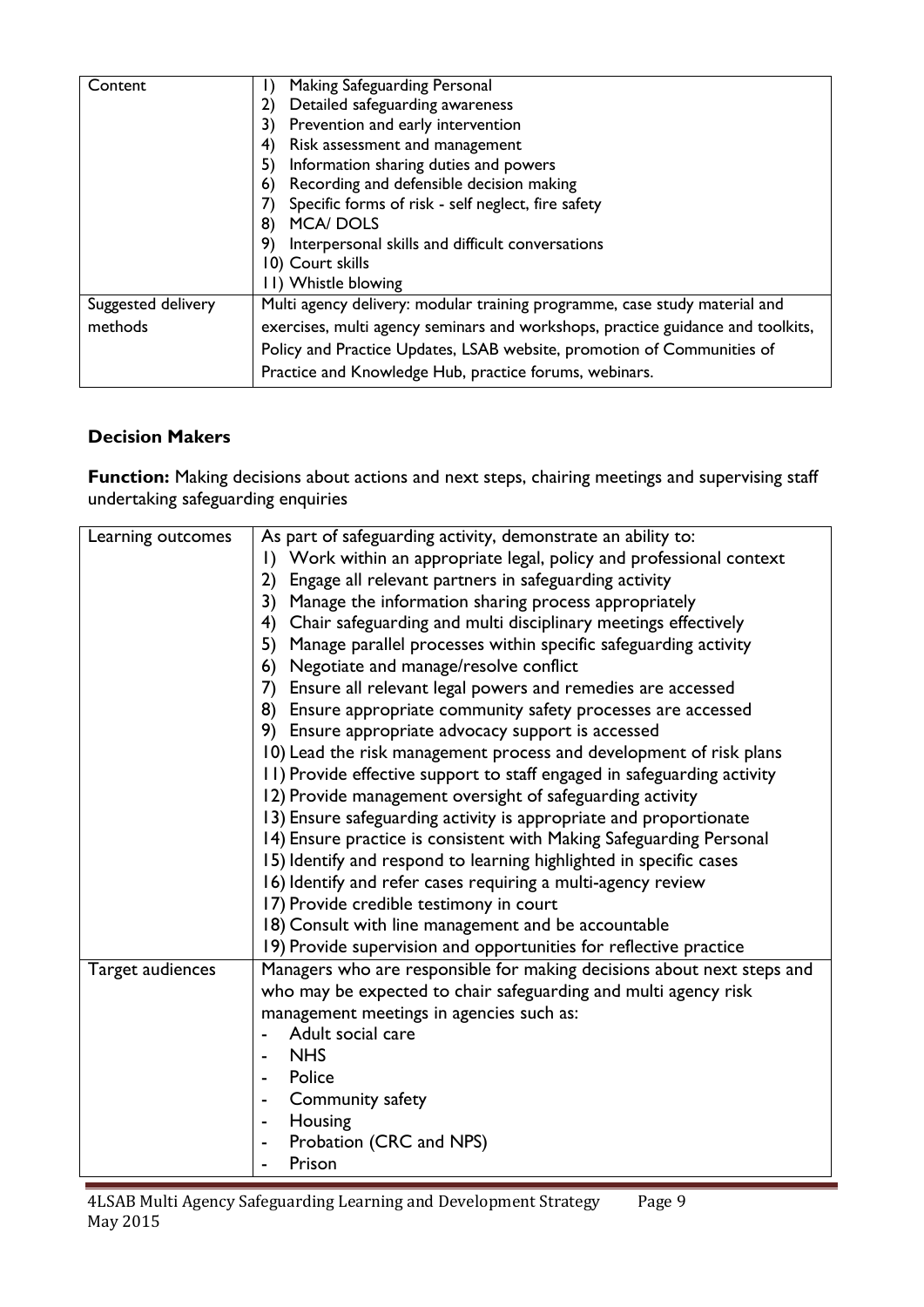| Content            | Detailed safeguarding awareness + legal, policy, professional context<br>$\vert$ ) |
|--------------------|------------------------------------------------------------------------------------|
|                    |                                                                                    |
|                    | Making Safeguarding Personal<br>2)                                                 |
|                    | 3)<br>Prevention and early intervention                                            |
|                    | Risk assessment and management<br>4)                                               |
|                    | Evidence gathering and interview skills<br>5)                                      |
|                    | Legal powers and remedies<br>6)                                                    |
|                    | Information sharing duties and powers<br>7)                                        |
|                    | <b>MCA/DOLS</b><br>8)                                                              |
|                    | 9) Self neglect, fire safety, domestic violence                                    |
|                    | 10) Anti social behaviour, human trafficking/modern slavery, PREVENT               |
|                    | 11) Forced marriage, honour violence, FGM                                          |
|                    | 12) Court skills                                                                   |
|                    | 13) Interpersonal skills and difficult conversations                               |
|                    | 14) Recording and defensible decision making                                       |
|                    | 15) Chairing meetings                                                              |
|                    | 16) Supervision and reflective practice                                            |
|                    | 17) Learning and Review Framework                                                  |
|                    | 18) Safeguarding Adult Review Process                                              |
| Suggested delivery | Multi agency delivery: modular training programme, case study material and         |
| methods            | exercises, multi agency seminars and workshops, practice guidance and toolkits,    |
|                    | Policy and Practice Updates, LSAB website, promotion of Communities of             |
|                    | Practice and Knowledge Hub and practice forums, webinars.                          |

## **Board/Governance Roles**

Function: To scrutinise adult safeguarding work and to challenge and hold the organisation and safeguarding partnership to account.

| Learning outcomes | As part of the governance and scrutiny role, demonstrate an ability to:<br>Understand the legal, policy and professional context for safeguarding<br>$\Box$<br>Understand the respective roles and responsibilities of partners<br>2)<br>Provide effective strategic leadership for safeguarding as a partnership<br>3)<br>Provide effective strategic leadership for safeguarding internally<br>4)<br>Understand and respond effectively to Care Act 2014 statutory duties<br>5)<br>Hold local agencies to account for their safeguarding work<br>6)<br>Ensure serious cases are reviewed and lessons learned<br>7)<br>8)<br>Ensure learning is applied in practice<br>9)<br>Promote person centred and outcome based approaches |
|-------------------|-----------------------------------------------------------------------------------------------------------------------------------------------------------------------------------------------------------------------------------------------------------------------------------------------------------------------------------------------------------------------------------------------------------------------------------------------------------------------------------------------------------------------------------------------------------------------------------------------------------------------------------------------------------------------------------------------------------------------------------|
| Target audiences  | Local Safeguarding Adult Boards<br>Member organisations' safeguarding committees and governance boards<br>Senior management teams<br>Chief officers<br><b>Members</b>                                                                                                                                                                                                                                                                                                                                                                                                                                                                                                                                                             |
| Content           | Legal, policy, professional context for adult safeguarding<br>Role of the LSAB<br>Roles and responsibilities of partners<br>Care Act 2014 safeguarding provisions and statutory duties<br>Board governance arrangements<br>Scrutiny and key questions<br>Horizon scanning<br>Sector led improvement frameworks                                                                                                                                                                                                                                                                                                                                                                                                                    |